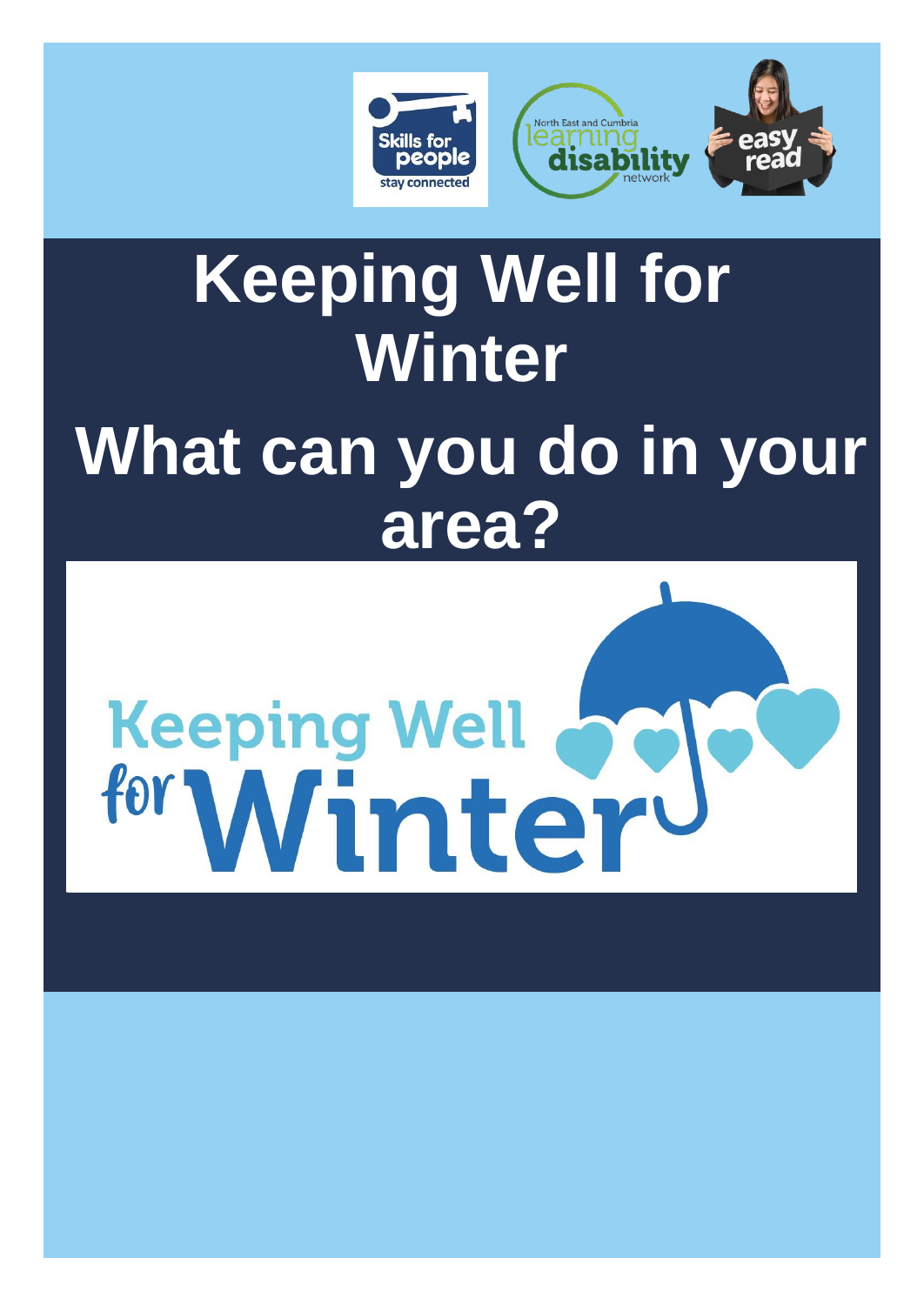

# Bridge Creative Durham



Bridge Creative have group video call activities. If you would like to know more you can contact them below



**[Bridge Creative or](http://www.facebook.com/BridgeCreativeCIC) their** Keeping Connected closed Facebook group



Their phone number is 01388 449410

email hello@bridgecreative.org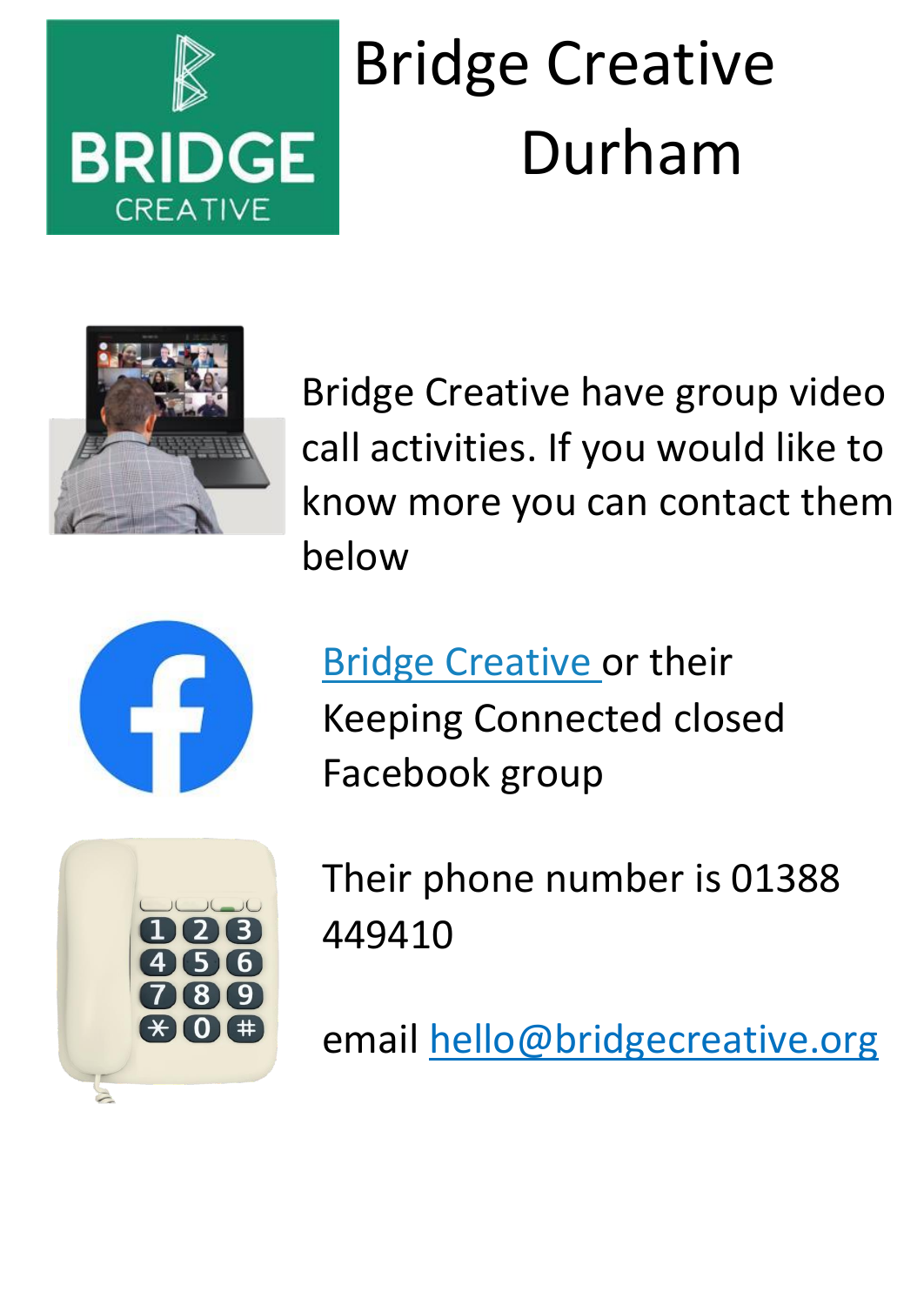

## Border Links Northumberland



Border Links have a full timetable of activities through video calls. If you would like to know more you can contact them below.



Their Facebook is [borderlinkscommunity](https://www.facebook.com/borderlinkscommunity/)





email [borderlinks@btconnect.com](mailto:borderlinks@btconnect.com)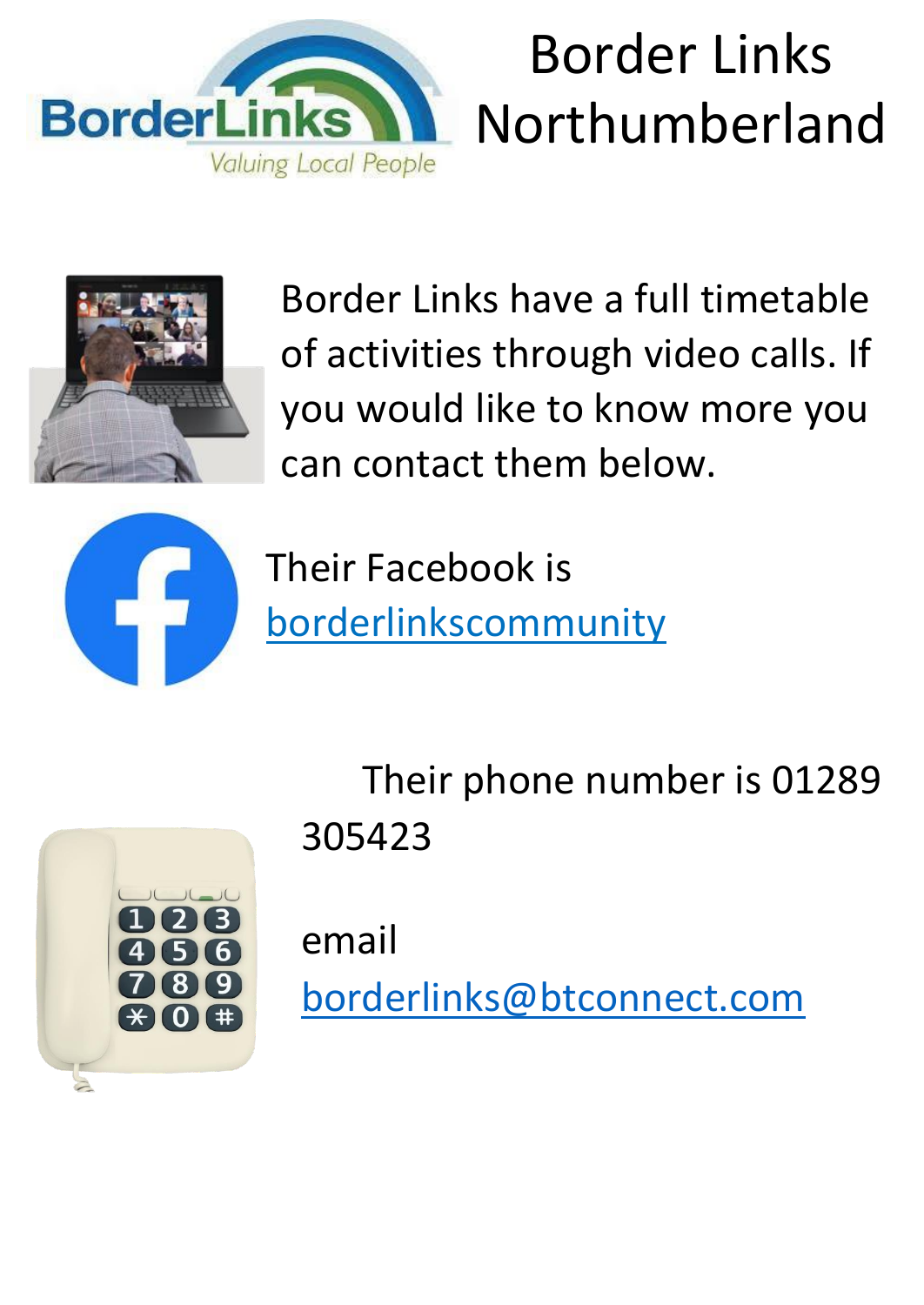

Border Links, 4a Grove Gardens, Berwick Upon Tweed, TD15 2EN T:01289305423 T:07900252894

| <b>BORDER LINKS   MARCH DIARY</b>                |                             |
|--------------------------------------------------|-----------------------------|
| Week 48                                          | borderlinks@btconnect.com   |
| Tuesday 2nd March -<br>Zoom Catch-up             | 10.45am via Zoom invitation |
| Tuesday 2nd March - Zoom Bingo                   | 7pm via zoom invitation     |
| Wed 3rd March -<br><b>Smile through Sport</b>    | 2pm via zoom invitation     |
| Wed 3rd March - Zoom disco                       | 7pm via zoom invitation     |
| Thurs 4th March -<br><b>Music with Carole</b>    | 10.30am via zoom invitation |
| Week 49                                          |                             |
| Tuesday 9th March-<br>Zoom Catch-up              | 10.45am via Zoom invitation |
| Tuesday 9th March- Zoom Bingo                    | 7pm via zoom invitation     |
| Wed 10th March -<br><b>Smile through Sport</b>   | 2pm via zoom invitation     |
| Thurs 11th March -<br><b>Music with Carole</b>   | 10.30am via zoom invitation |
| Week 50                                          |                             |
| Tuesday 16th March-<br>Zoom Catch-up             | 10.45am via Zoom invitation |
| Tuesday 16th March - Zoom Bingo                  | 7pm via zoom invitation     |
| Wed 17th March -<br>Smile through Sport          | 2pm via zoom invitation     |
| Thurs 18th March -<br><b>Music with Carole</b>   | 10.30am via zoom invitation |
| Week 51                                          |                             |
| Tuesday 23rd March-<br>Zoom Catch-up             | 10.45am via Zoom invitation |
| Tuesday 23rd March - Zoom Bingo                  | 7pm via zoom invitation     |
| Wed 24th March $-$<br>Smile through Sport        | 2pm via zoom invitation     |
| Thurs 25th March $-$<br><b>Music with Carole</b> | 10.30am via zoom invitation |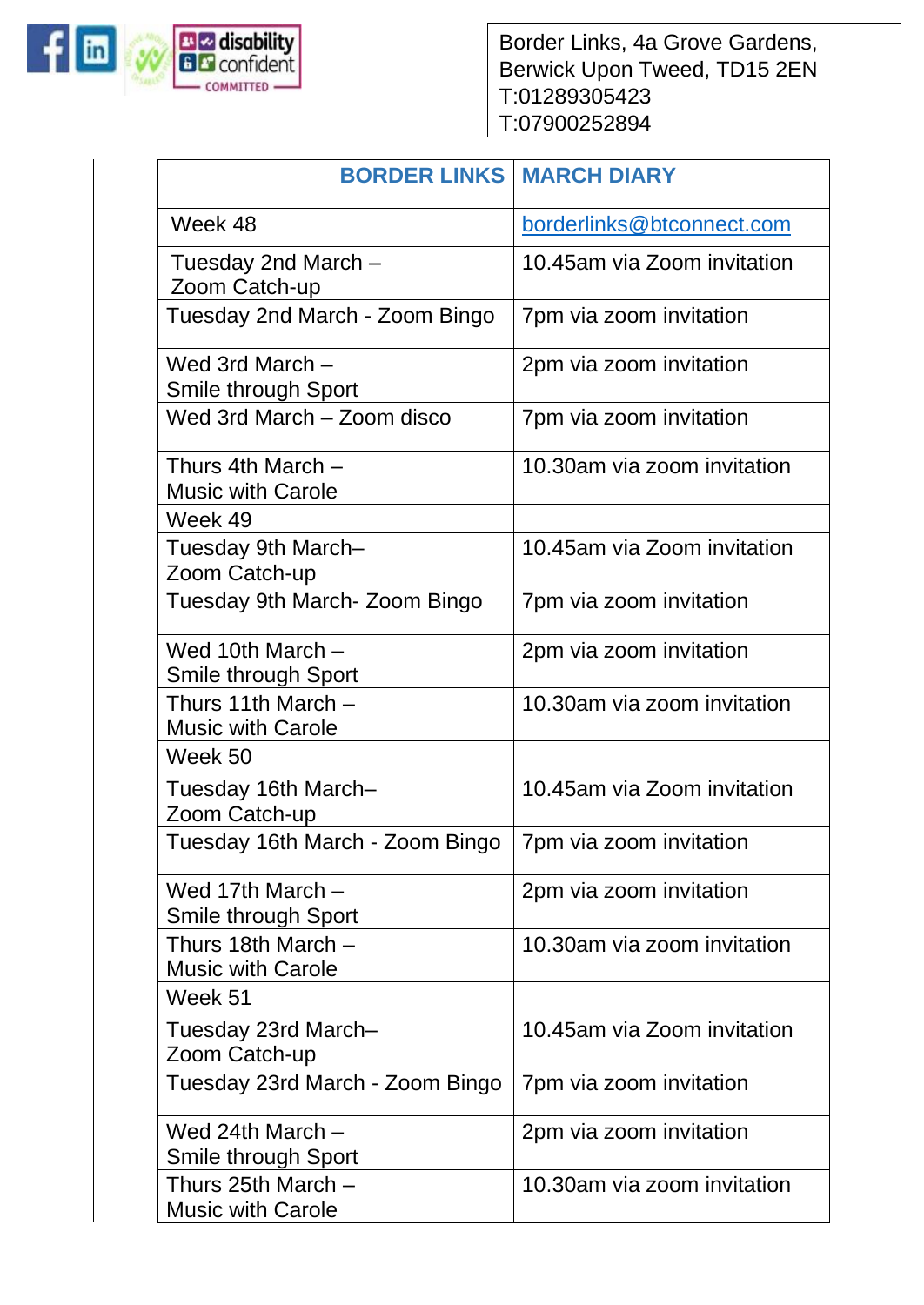

#### D.A.D Darlington

**Breaking Through Barriers** 

Darlington **Property Association on** support in **The Context of Context Support in Allen** Darlington. If you would like the state to know more



Disability **Disability** (D.A.D) provide

you can contact them below.



[Their Facebook is Darlington](https://www.facebook.com/Darlington-Association-on-Disability-1584634181803620/) **[Association on Disability](https://www.facebook.com/Darlington-Association-on-Disability-1584634181803620/) Facebook** [Page](https://www.facebook.com/Darlington-Association-on-Disability-1584634181803620/)

Their phone number is 01325 489999



Email

mail@darlingtondisability.org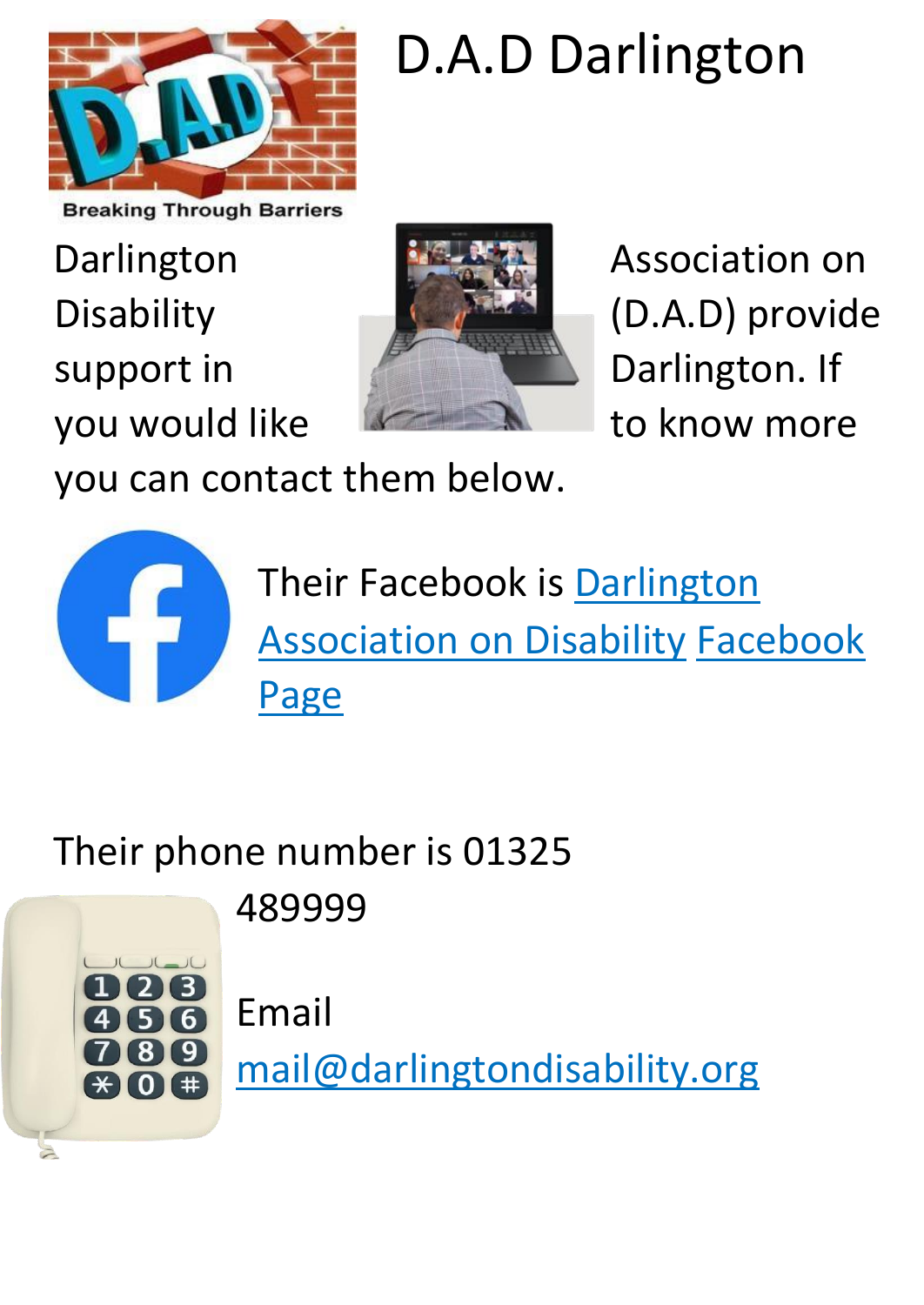



People First provide support in Cumbria. If you would like to know more you can contact them below.



[Their Facebook is People First](https://www.facebook.com/PFIAltd/) [Facebook Page](https://www.facebook.com/PFIAltd/)

Their phone number is 03003 038037



Email admin@wearepeoplefirst.co.uk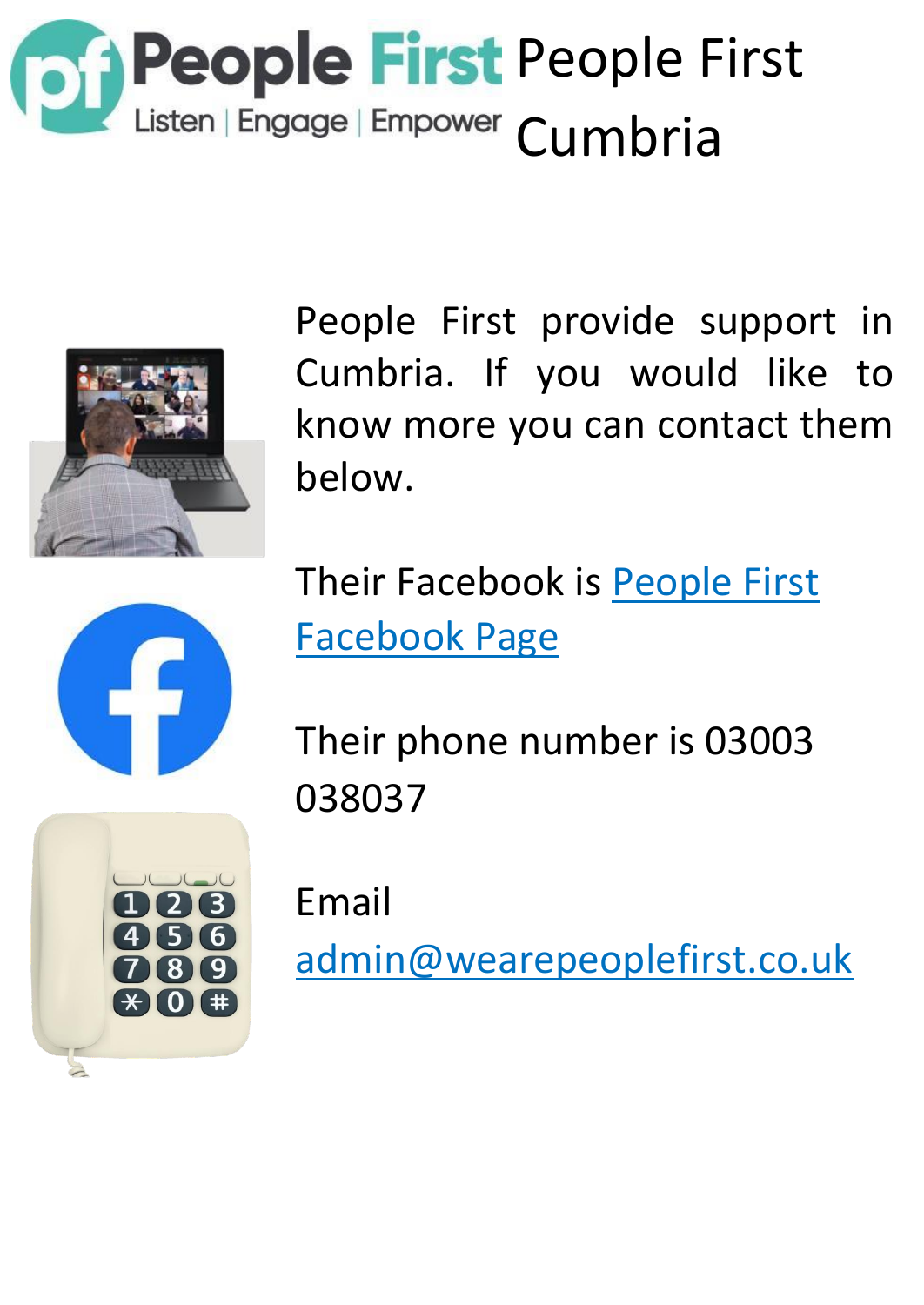

## Skills for People Redcar and Cleveland and Hartlepool



Skills for People have a timetable of activities for anyone in Redcar and Cleveland and Hartlepool.. If you would like to know more you can contact them below.



Their Facebook is [Skills for People](https://www.facebook.com/skillsforpeople/)

Their phone number is 0191 281 8737

Email information@Skillsforpeople.org. uk

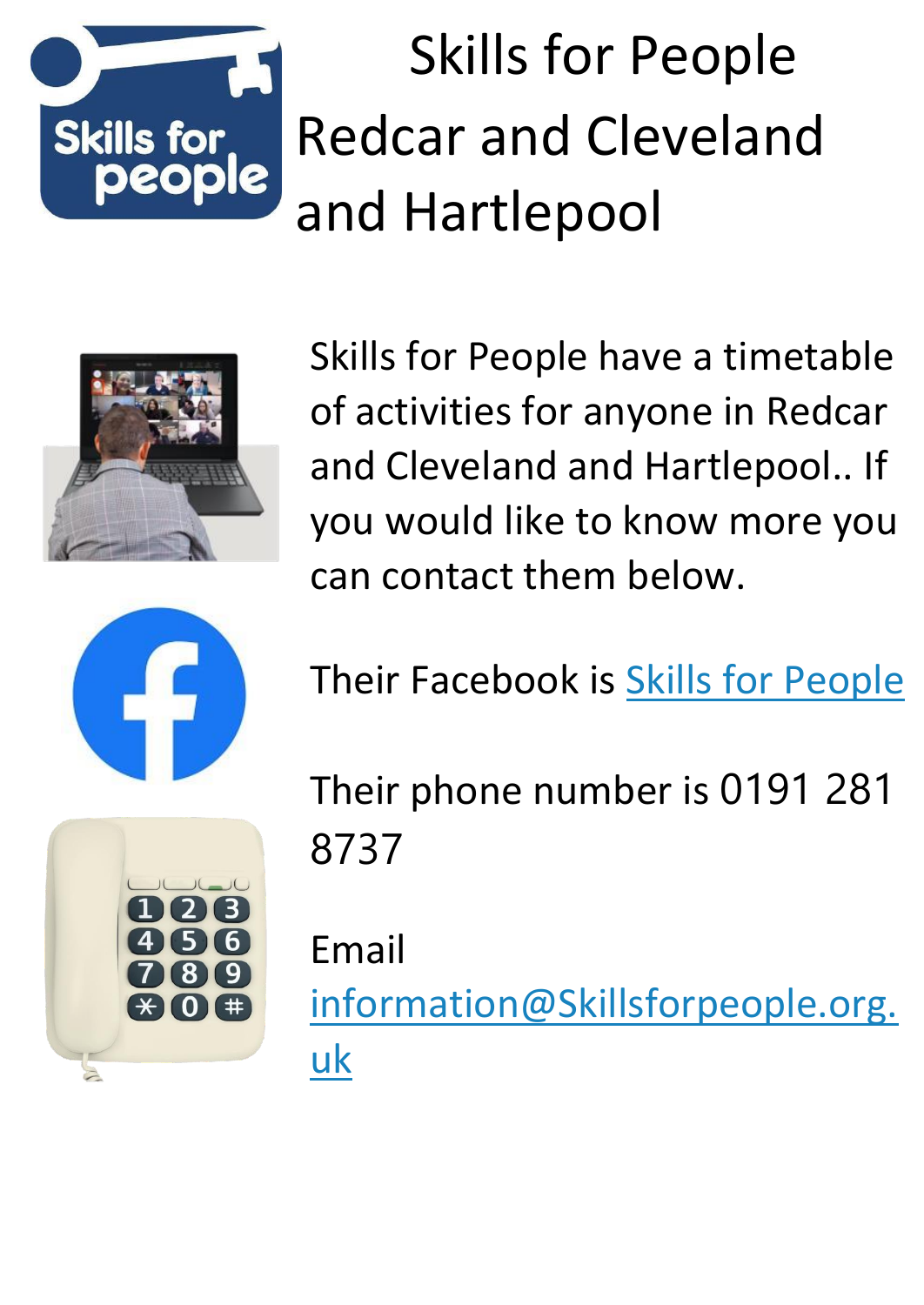



## People First



Sunderland People First have been working to help people in Sunderland with a learning disability, autistic people and their families use different ways to stay

connected. If you would like to know more you can contact them below.



[Their Facebook is Sunderland](https://www.facebook.com/pages/category/Local-Business/Sunderland-People-First-Co-operative-CIC-1439712769627681/) [People First](https://www.facebook.com/pages/category/Local-Business/Sunderland-People-First-Co-operative-CIC-1439712769627681/)



Their phone number is 0785 822 6187

email

info@sunderlandpeoplefirst.com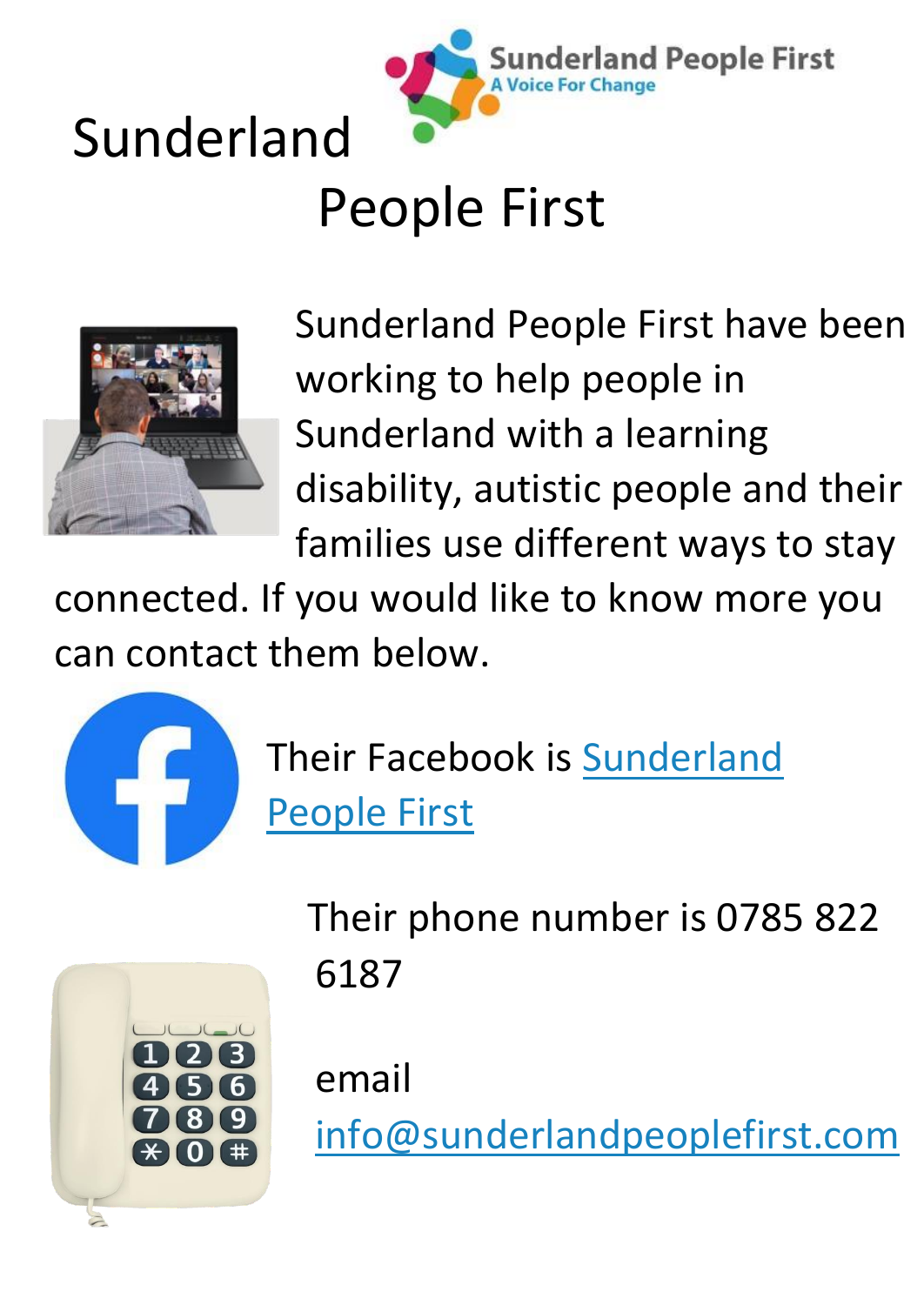

## Sunderland People First



During Coronavirus our team have been working to help people in Sunderland with a learning disability, autistic people and their families use different ways to stay connected.



We have been using social media like Twitter and Facebook to share important messages.



We have been using a programme called Zoom to connect with people and share things that we think may help.



Everyone has said that they have enjoyed talking online, have had fun and that it is something to look forward to. We also welcome your ideas about anything else that you would like to talk about.



You can use Zoom on your smart phone, laptop or computer.



People in Action have made a video about how to use Zoom on your computer. Click on this link to play: https://bit.ly/2V7hONo



We would like to invite more people with a learning disability and autistic people to join our meetings on Monday, Wednesday and Friday. If needed your supporter/carer is welcome to join too.



Please get in touch by direct messaging us only, on Facebook, Twitter or emailing our team at info@sunderlandpeoplefirst.com or phoning Samantha on 07845750887 to book a place.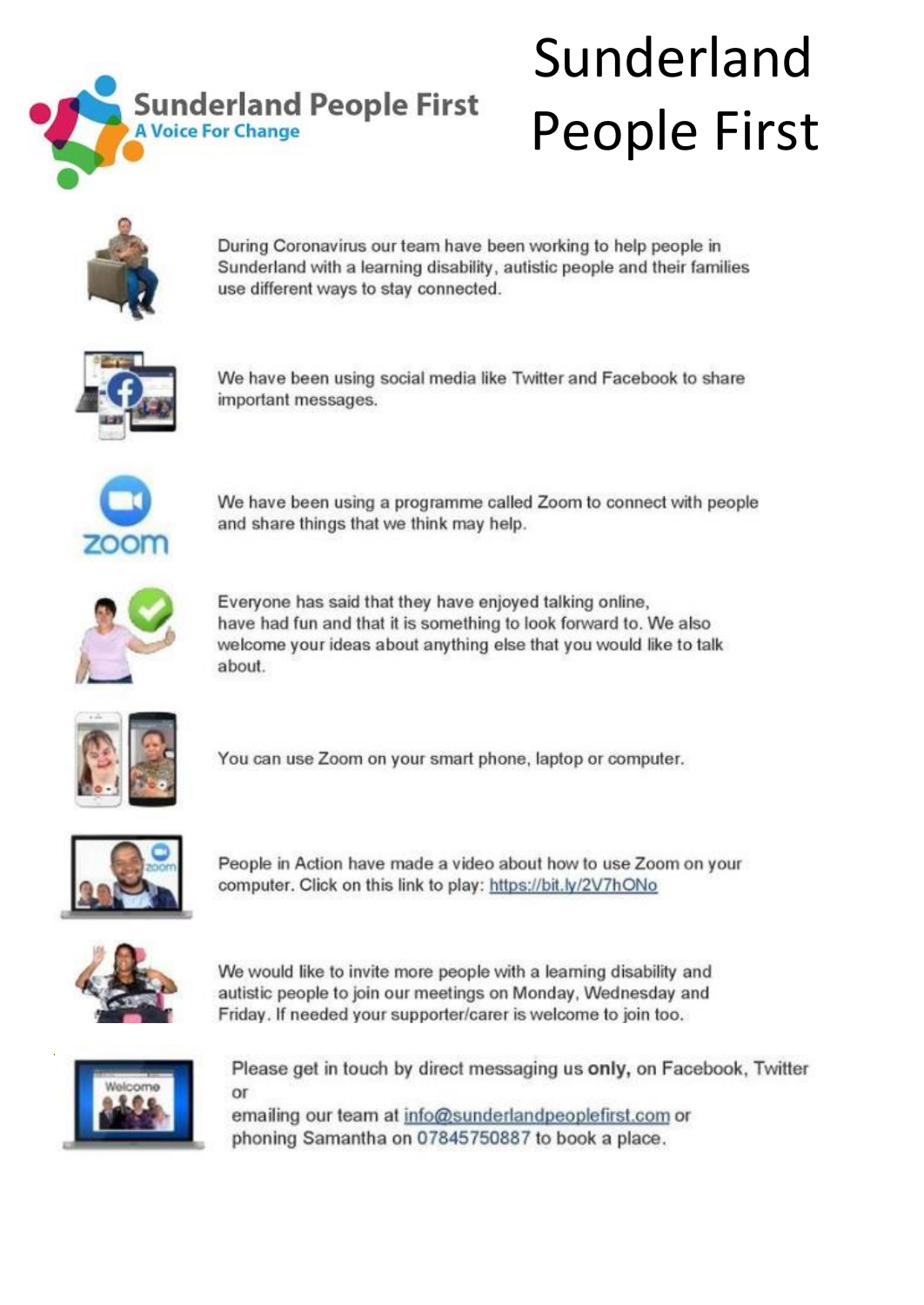

## Your Voice Counts Gateshead



Your Voice Counts have lots of sessions to help you feel fit, healthy and safe. If you would like to know more you can contact them below.



[Their Facebook is Your Voice](https://www.facebook.com/YourVoiceCountsCommunity) **[Counts](https://www.facebook.com/YourVoiceCountsCommunity)** 



Their phone number is 0191 4786472 email

mail@yvc.org.uk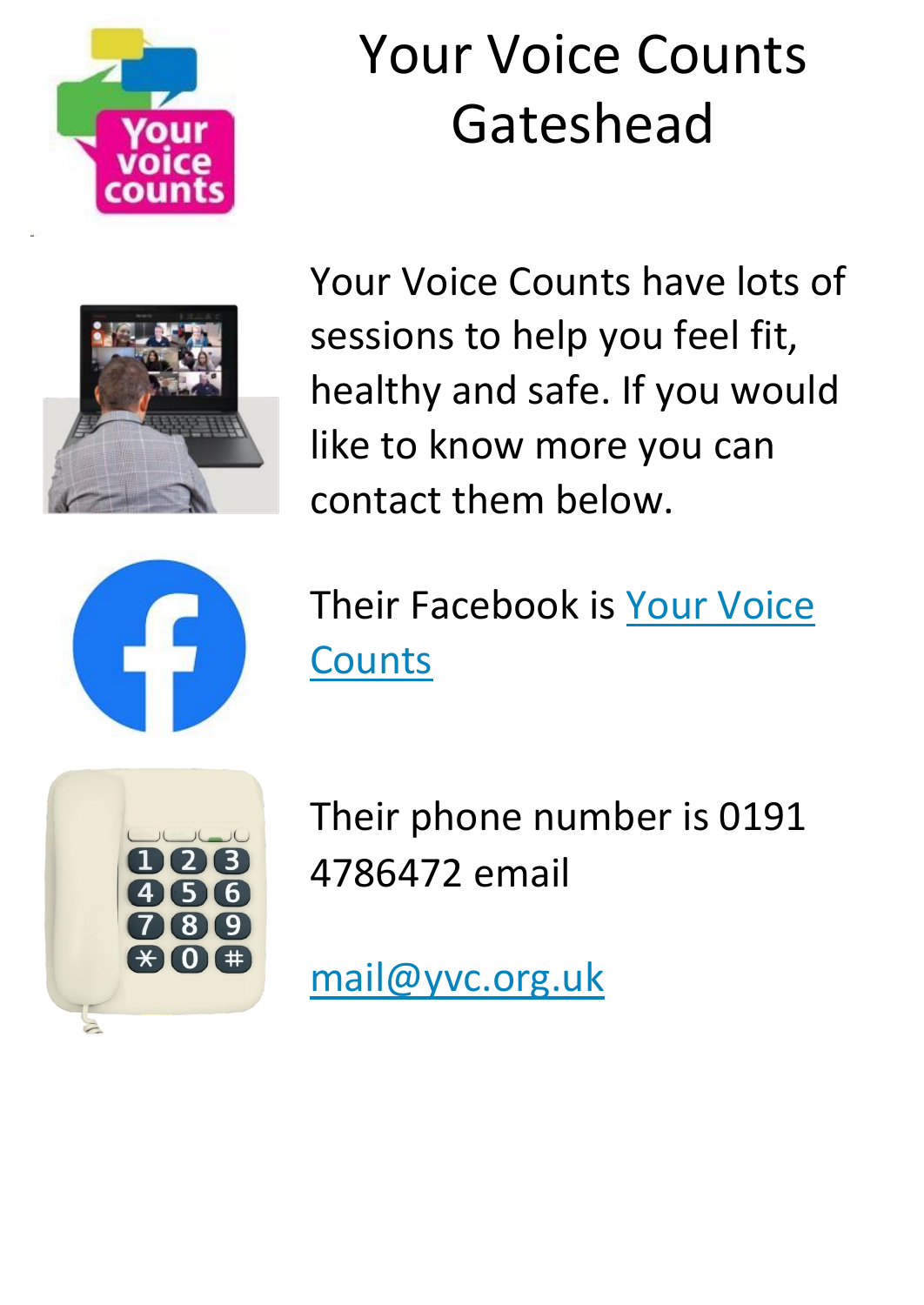

The Lawnmowers is a producing theatre-arts organisation. Operating in Gateshead and the surrounding regions, The Lawnmowers is a unique company and registered charity and is run by and for people with learning difficulties



#### Email: hello@lawnmowerstheatre.com

Their phone number is 0191 478 9200



Their facebook page is @LawnmowersITC



 $\Omega$